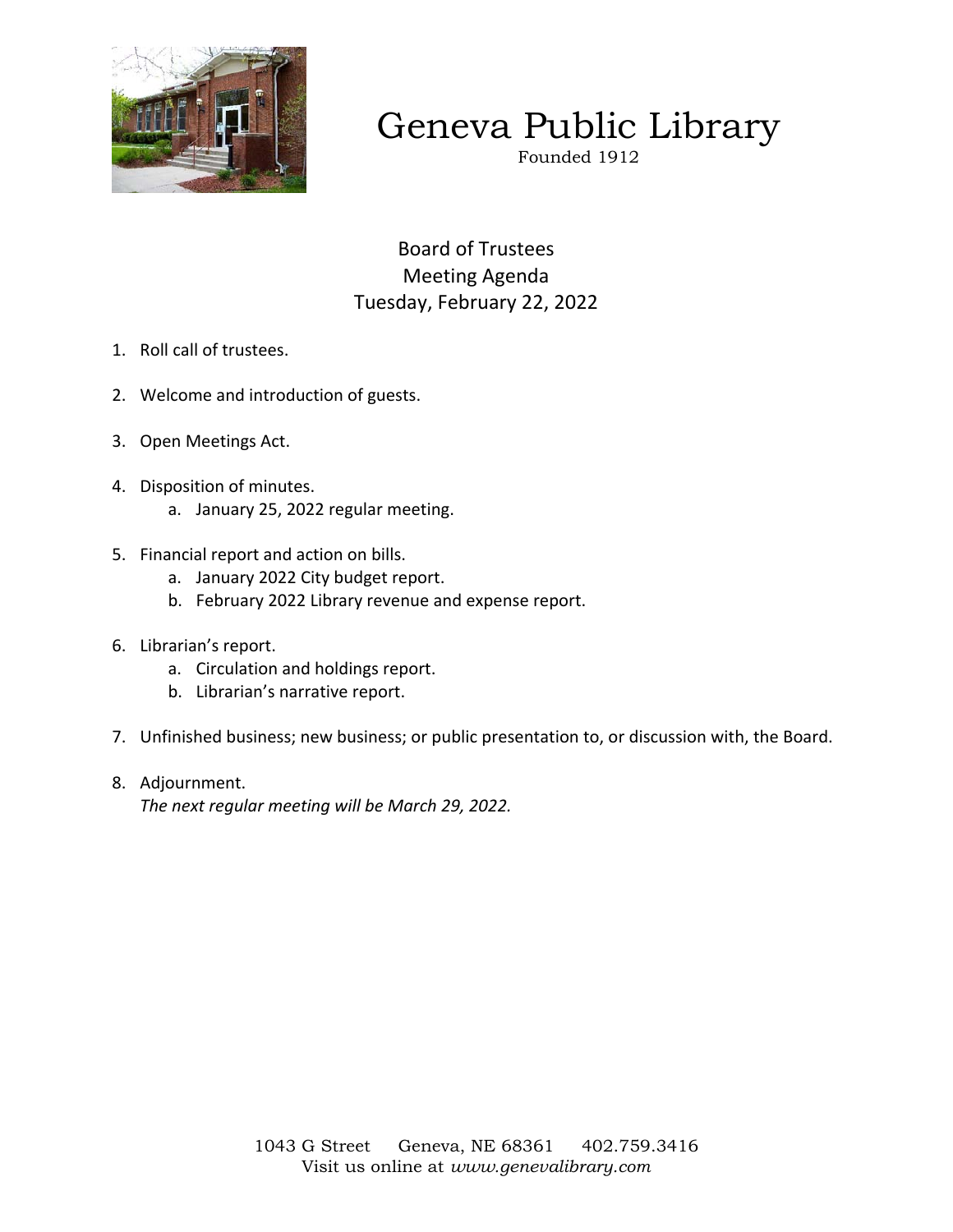## Geneva Public Library **Board of Trustees Meeting**  Tuesday, January 25, 2022

The Geneva Public Library Board of Trustees met in open session at 5:30 p.m. in the Library's main floor Board Room, abiding by the Nebraska Open Meeting Laws. The meeting was preceded by the advanced notice thereof at three locations, being the three banks in Geneva.

In absence of both current Board President and Vice President, the meeting was called to order by Sarah Johnson, Librarian. Members in attendance were Karen Schotsch, and new Board members Mary Stofer and Liz Kaye-Skinner. Absent was Brandon Thompson.

Election of officers took place with the following results:

- President Brandon Thompson
- Vice President Liz Kaye-Skinner
- Secretary Karen Schotsch
- Liaison to the Foundation Sally Miller

There was no board meeting in December, 2021. Karen S. made a motion to accept the Library revenue and expense report for December, 2021. Mary S. seconded. All Board members voted to approve.

Sarah J. presented bills to be paid. Karen S. made a motion to pay the bills as presented and Mary S. seconded. Sarah J. spent some time explaining costs and invoices to the new board members and answered several questions.

Sarah J. then explained the changes to the new Board members that will be instituted on March 1, 2022, regarding the library going "Fine Free".

The Library Board's annual report is due to be presented to the City Council on February 7, 2022, and Sarah J. reviewed the report to the Board that she wished to submit on the Board's behalf. The Board approved the annual report.

The meeting was adjourned at 6:30 p.m. after a motion was made by Mary S. and seconded by Karen S. All Board members voted to approve. The next regular Board of Trustees meeting will be Tuesday, February 22, 2022.

Submitted by Karen Schotsch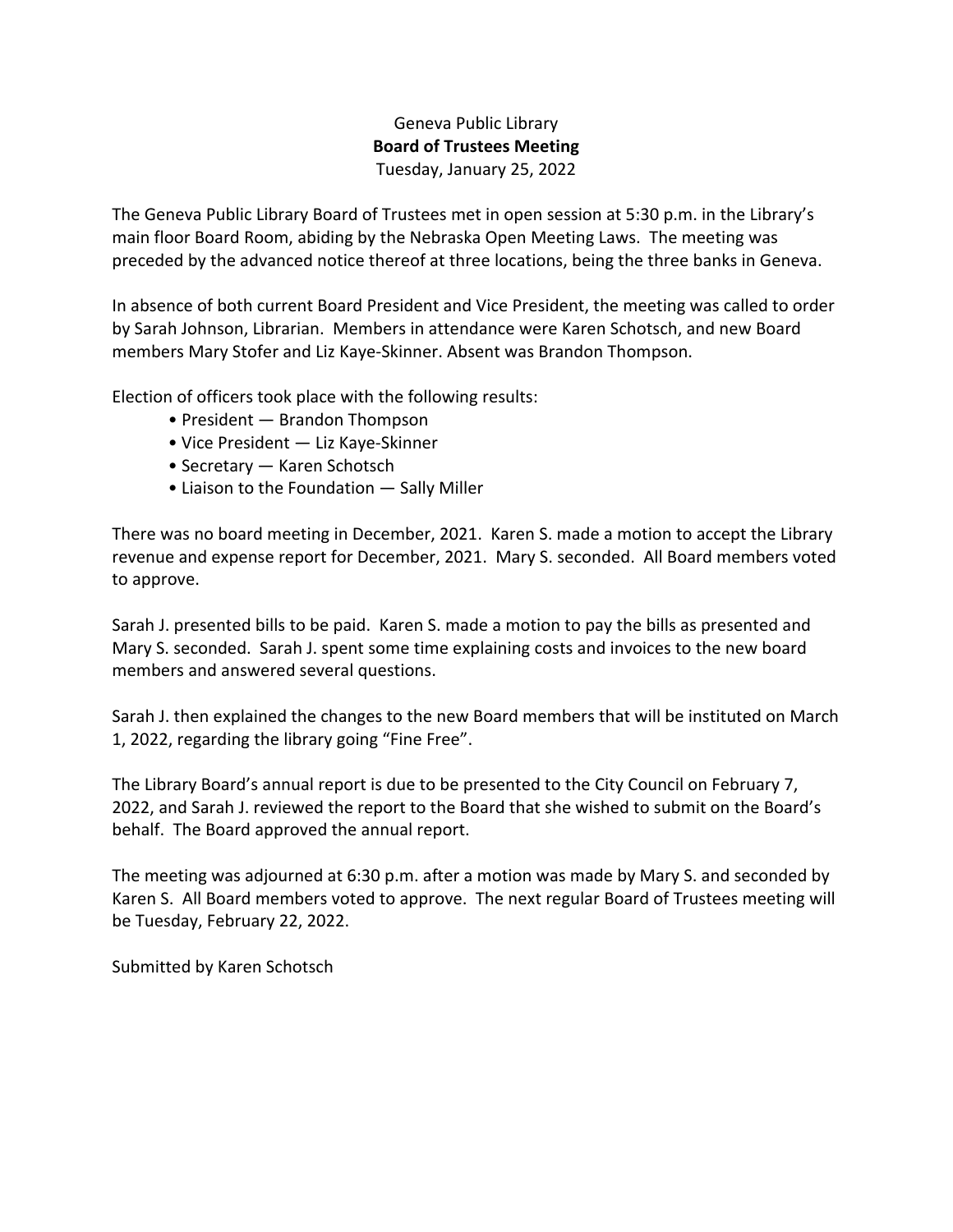#### Wed Feb 2, 2022 10:50 AM **REVENUE & EXPENSE REPORT** Page 1 **CALENDAR 1/2022, FISCAL 4/2021**

**PCT OF FISCAL YTD 33.3%** 

| <b>ACCOUNT NUMBER</b> | ACCOUNT TITLE                  | <b>MTD</b><br><b>BALANCE</b> | <b>YTD</b><br><b>BALANCE</b> | <b>BUDGET</b>            | <b>DIFFERENCE</b>      |  |
|-----------------------|--------------------------------|------------------------------|------------------------------|--------------------------|------------------------|--|
|                       |                                | LIBRARY DEPARTMENT           |                              |                          |                        |  |
| 01.44.4000            | PROPERTY TAX                   | .00                          | .00.                         | .00.                     | .00                    |  |
| 01.44.4102            | <b>GRANT</b>                   | .00                          | 4,324.00                     | .00.                     | 4,324.00-              |  |
| 01.44.4103            | LIBRARY MEMORIAL REVENUE       | 320.00                       | 320.00                       | .00.                     | 320.00-                |  |
| 01.44.4206            | STATE AID                      | .00                          | .00.                         | 1,200.00                 | 1,200.00               |  |
| 01.44.4313            | IN-LIEU-OF-TAX                 | .00                          | $.00 \,$                     | .00.                     | .00                    |  |
| 01.44.4317            | 5% GROSS TAX                   | .00                          | .00.                         | .00.                     | .00                    |  |
| 01.44.4400            | FEES                           | 251.99                       | 1,507.25                     | 3,000.00                 |                        |  |
|                       | DONATIONS                      |                              | 1,720.65                     |                          | 1,492.75               |  |
| 01.44.4450            |                                | 518.45                       |                              | 3,000.00                 | 1,279.35               |  |
| 01.44.4550            | MISCELLANEOUS                  | .00                          | 2.96                         | .00.                     | $2.96 -$               |  |
| 01.44.4650            | SECRET GARDENER REFUND         | $\sim$ 00                    | 1,484.95                     | 2,500.00                 | 1,015.05               |  |
| 01.44.4800            | TRANSFER IN                    | .00                          | .00                          | .00.                     | .00                    |  |
| 01.44.4900            | BEGINNING CASH BAL-EST.        | .00.                         | .00.                         | .00                      | .00                    |  |
|                       | TOTAL REVENUE                  | 1,090.44                     | 9,359.81                     | 9,700.00                 | 340.19                 |  |
|                       | LIBRARY TOTAL                  | ============<br>1,090.44     | ============<br>9,359.81     | ============<br>9,700.00 | ============<br>340.19 |  |
|                       |                                |                              |                              |                          |                        |  |
| 01.44.5000            | SALARIES-LIBRARY               | 7,703.92                     | 34,774.71                    | 106,000.00               | 71,225.29              |  |
| 01.44.5001            | FICA EXPENSE-LIBRARY           | 555.94                       | 2,531.49                     | 8,200.00                 | 5,668.51               |  |
| 01.44.5002            | RETIREMENT-LIBRARY             | 777.80                       | 2,924.04                     | 9,800.00                 | 6,875.96               |  |
| 01.44.5005            | TRAINING & CONFERENCES         | .00.                         | 729.12                       | 1,600.00                 | 870.88                 |  |
| 01.44.5008            | EMP HEALTH INS LIBRARY         | 1,556.10                     | 5,781.60                     | 19,500.00                | 13,718.40              |  |
| 01.44.5101            | OTHER LABOR                    | .00                          | 55.00                        | 200.00                   | 145.00                 |  |
| 01.44.5102            | CLEANING SUPPLIES              | 31.59                        | 264.57                       | 1,000.00                 | 735.43                 |  |
| 01.44.5103            | CLEANING CONTRACT              | .00                          | .00.                         | .00.                     | .00                    |  |
| 01.44.5112            | <b>GRANT EXPENSE</b>           | 433.83                       | 2,047.33                     | 00.                      | 2,047.33-              |  |
| 01.44.5120            | PUBLISHING                     | .00                          | .00.                         | 200.00                   | 200.00                 |  |
| 01.44.5200            | UTILITIES ELECTRIC             | 339.40                       | 1,470.44                     | 5,500.00                 | 4,029.56               |  |
| 01.44.5201            | UTILITIES GAS                  | 98.95                        | 413.73                       | 2,000.00                 | 1,586.27               |  |
| 01.44.5202            | UTILITIES PHONE                | 133.81                       | 519.13                       | 1,500.00                 | 980.87                 |  |
| 01.44.5203            | UTILITIES GARBAGE              | 20.50                        | 77.50                        | 300.00                   | 222.50                 |  |
| 01.44.5205            | UTILITIES INTERNET             | 59.95                        | 253.96                       | 700.00                   | 446.04                 |  |
| 01.44.5226            | REPAIR-MAINT BLDG&STRUCTUR     | 117.47                       | 139.46                       | 20,000.00                | 19,860.54              |  |
| 01.44.5227            | REPAIR-MAINT EQUIPMENT         | .00                          | .00.                         | .00.                     | .00.                   |  |
| 01.44.5230            | MAINT. AGREEMENT ELEV & SPRINK | 120.00                       | 1,175.60                     | 2,000.00                 | 824.40                 |  |
| 01.44.5232            | COMPUTER MAINT AGREEMENT       | .00                          | 2,428.49                     | 3,000.00                 | 571.51                 |  |
| 01.44.5242            | SECRET GARDEN                  | .00                          | 108.75                       | 2,000.00                 | 1,891.25               |  |
| 01.44.5250            | MISCELLANEOUS                  | 72.01                        | 72.01                        | 1,000.00                 | 927.99                 |  |
| 01.44.5251            | MEMORIAL DONATIONS             | .00                          | .00.                         | .00.                     | .00                    |  |
| 01.44.5253            | <b>REFUND</b>                  | .00                          | $.00$                        | $.00$                    | .00                    |  |
| 01.44.5500            | SUPPLIES                       | 25.00                        | 1,091.20                     | 2,000.00                 | 908.80                 |  |
| 01.44.5501            | OFFICE SUPPLIES                | 93.78                        | 2,049.40                     | 3,000.00                 | 950.60                 |  |
| 01.44.5504            | SUPPLIES BOOKS                 | 481.01                       | 4,644.91                     | 15,000.00                | 10,355.09              |  |
| 01.44.5505            | PROGRAMMING                    | 145.11                       | 1,053.68                     | 2,000.00                 | 946.32                 |  |
| 01.44.5506            | SUPPLIES (NONPRINT)            | 94.25                        | 652.93                       | 2,000.00                 | 1,347.07               |  |
| 01.44.5507            | FEES                           | .00                          | .00.                         | .00.                     | .00.                   |  |
| 01.44.5601            | CAPITAL OUTLAY LAND            | .00                          | $.00$                        | .00                      | .00                    |  |
| 01.44.5602            | CAPITAL OUTLAY BUILDINGS       | .00                          | .00                          | .00                      | .00                    |  |
| 01.44.5603            | CAPITAL OUTLAY EQUIPMENT       | .00                          | .00.                         | 7,000.00                 | 7,000.00               |  |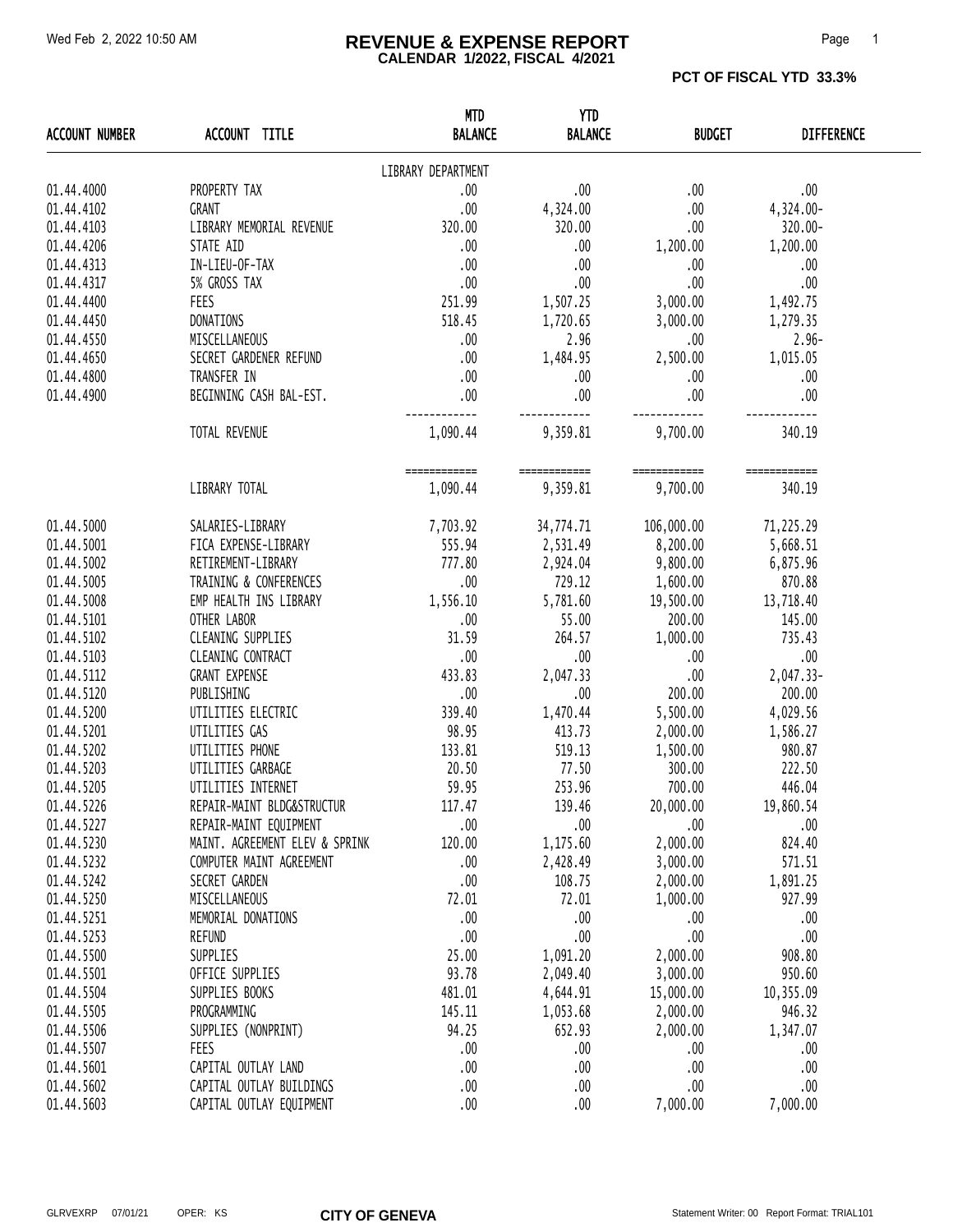#### Wed Feb 2, 2022 10:50 AM **REVENUE & EXPENSE REPORT** Page 2 **CALENDAR 1/2022, FISCAL 4/2021**

**PCT OF FISCAL YTD 33.3%** 

| <b>ACCOUNT NUMBER</b> | ACCOUNT TITLE             | <b>MTD</b><br><b>BALANCE</b>                              | YTD<br><b>BALANCE</b>                                      | <b>BUDGET</b>                                              | <b>DIFFERENCE</b>                                            |  |
|-----------------------|---------------------------|-----------------------------------------------------------|------------------------------------------------------------|------------------------------------------------------------|--------------------------------------------------------------|--|
| 01.44.5900            | TRANSFER OUT              | .00                                                       | .00                                                        | .00                                                        | .00                                                          |  |
|                       | TOTAL EXPENSES            | 12,860.42                                                 | 65,259.05                                                  | 215,500.00                                                 | 150,240.95                                                   |  |
|                       | LIBRARY TOTAL             | ============<br>12,860.42                                 | ============<br>65,259.05                                  | ============<br>215,500.00                                 | ============<br>150,240.95                                   |  |
|                       | <b>GENERAL FUND TOTAL</b> | ============<br>11,769.98-<br>------------<br>___________ | =============<br>55,899.24-<br>------------<br>___________ | ------------<br>205,800.00-<br>------------<br>___________ | -------------<br>149,900.76-<br>-------------<br>___________ |  |
|                       | Report Total              | 11,769.98-                                                | 55,899.24-                                                 | 205,800.00-                                                | 149,900.76-                                                  |  |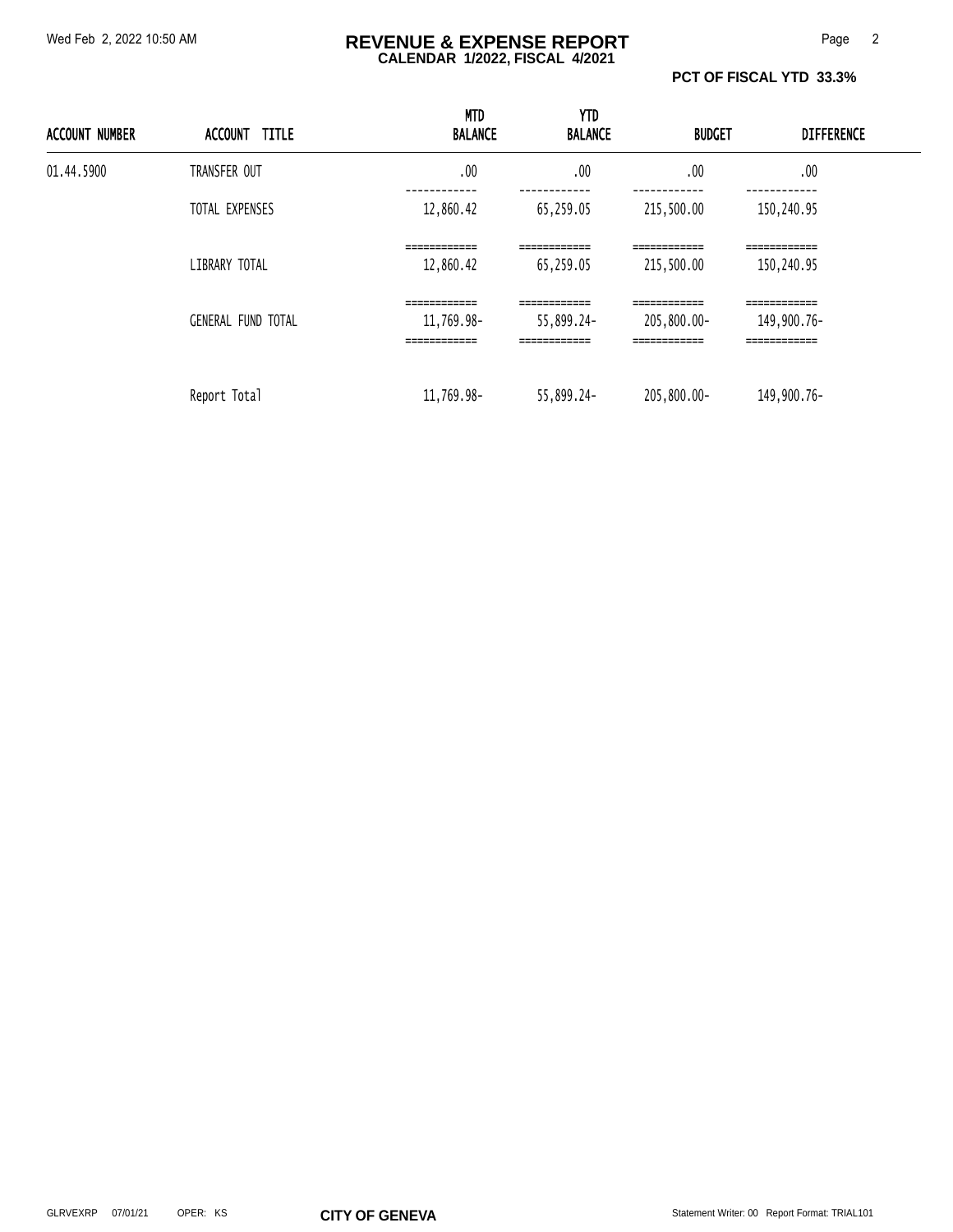#### Wed Feb 2, 2022 10:52 AM **GENERAL LEDGER HISTORY REPORT** Page 1  **FROM 1/2022 TO 1/2022**

| ACCOUNT NUMBER<br>JOURNAL DATE PERIOD ACCT NO                                                                                                                                                                             |               |           | JOB/PO ACCOUNT TITLE<br><b>NAME</b>                                                                                                          | INVOICE NO    |                                          | (FISCAL 4/2021 TO 4/2021)<br><b>CHECK NO REFERENCE</b>                                                                                                                                           | <b>DEBITS</b> | <b>CREDITS</b>                                                                                   | <b>NET CHANGE</b><br><b>ENDING BAL</b> |
|---------------------------------------------------------------------------------------------------------------------------------------------------------------------------------------------------------------------------|---------------|-----------|----------------------------------------------------------------------------------------------------------------------------------------------|---------------|------------------------------------------|--------------------------------------------------------------------------------------------------------------------------------------------------------------------------------------------------|---------------|--------------------------------------------------------------------------------------------------|----------------------------------------|
| RM9086 1/24/22 4/21                                                                                                                                                                                                       |               |           | 01.44.4103 LIBRARY MEMORIAL REVENUE<br>LIB MEMORIAL                                                                                          |               | BUDGET<br>ENCUMBERED                     | MEMORIAL REVENU<br>.00.<br>.00.                                                                                                                                                                  |               | .00<br>320.00                                                                                    |                                        |
|                                                                                                                                                                                                                           |               |           |                                                                                                                                              |               |                                          | AVAILABLE 320.00-                                                                                                                                                                                | .00           | 320.00                                                                                           | 320.00                                 |
| 01.44.4400<br>RM9063 1/07/22 4/21<br>RM9063 1/07/22 4/21<br>RM9063 1/07/22 4/21<br>RM9063 1/07/22 4/21<br>RM9063 1/07/22 4/21<br>RM9086 1/24/22 4/21<br>RM9086 1/24/22 4/21<br>RM9086 1/24/22 4/21<br>RM9086 1/24/22 4/21 |               | FEES      | LIBRARY FEES<br>LIBRARY FEES<br>LIBRARY FEES<br>LIBRARY FEES<br>LIBRARY FEES<br>LIBRARY FEES<br>LIBRARY FEES<br>LIBRARY FEES<br>LIBRARY FEES |               | <b>BUDGET</b><br>ENCUMBERED<br>AVAILABLE | FAXING FEES<br>LAMINATING FEES<br>VINYL OR 3D PRI<br>OVERDUE FINES,<br>RENEWAL NONRESI<br>FAXING FEES<br>VINYL OR 3D PRI<br>LASTER CUTTER F<br>OVERDUE FINES,<br>3,000.00<br>$.00\,$<br>1,492.75 | .00           | 1,255.26<br>3.00<br>1.30<br>22.00<br>112.39<br>40.00<br>3.00<br>25.90<br>1.50<br>42.90<br>251.99 | 1,507.25                               |
| 01.44.4450<br>RM9063 1/07/22 4/21<br>RM9063 1/07/22 4/21<br>RM9086 1/24/22 4/21<br>RM9086 1/24/22 4/21                                                                                                                    |               | DONATIONS | LIBR DONATIONS<br>LIBR DONATIONS<br>LIBR DONATIONS<br>LIBR DONATIONS                                                                         | <b>BUDGET</b> |                                          | GENERAL DONATIO<br>BOOK SALE<br>GENERAL DONATIO<br>BOOK SALE DONAT<br>3,000.00<br>ENCUMBERED<br>.00<br>AVAILABLE 1,279.35                                                                        | .00           | 1,202.20<br>403.71<br>5.00<br>78.74<br>31.00<br>518.45                                           | 1,720.65                               |
|                                                                                                                                                                                                                           | REPORT TOTALS |           | TOTAL DEBITS / CREDITS                                                                                                                       |               |                                          |                                                                                                                                                                                                  | .00           | 1,090.44                                                                                         |                                        |

 $\overline{\phantom{a}}$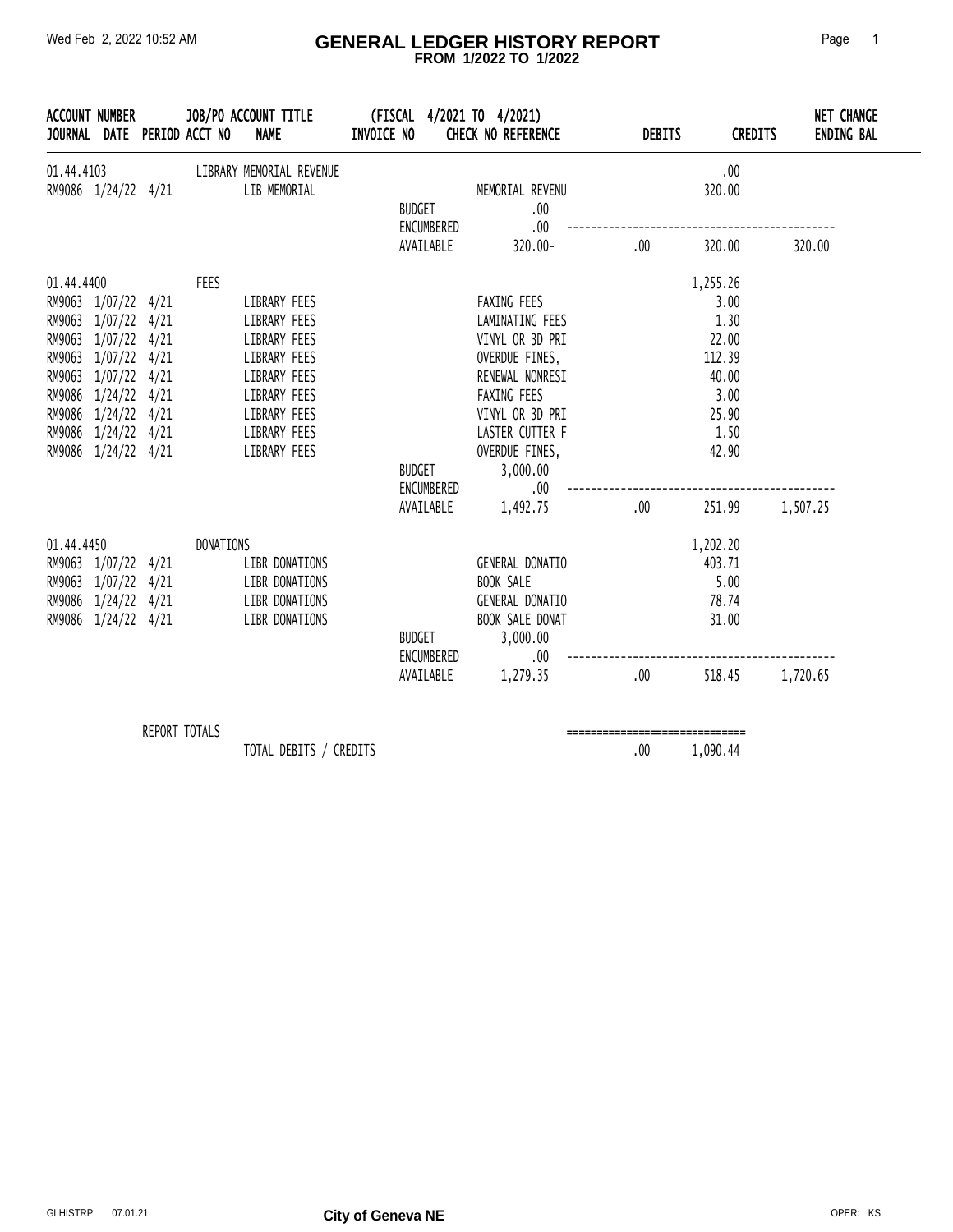#### Wed Feb 2, 2022 10:51 AM **GENERAL LEDGER HISTORY REPORT** Page 1  **FROM 1/2022 TO 1/2022**

| ACCOUNT NUMBER                                                                  |  | JOB/PO ACCOUNT TITLE<br><b>NAME</b><br>JOURNAL DATE PERIOD ACCT NO                                               | INVOICE NO |                                                                 | (FISCAL 4/2021 TO 4/2021)<br><b>CHECK NO REFERENCE</b>                                | <b>DEBITS</b>                                    | <b>CREDITS</b> | <b>NET CHANGE</b><br><b>ENDING BAL</b> |
|---------------------------------------------------------------------------------|--|------------------------------------------------------------------------------------------------------------------|------------|-----------------------------------------------------------------|---------------------------------------------------------------------------------------|--------------------------------------------------|----------------|----------------------------------------|
| 01.44.5000<br>PR3586 1/10/22 4/21<br>PR3590 1/24/22 4/21                        |  | SALARIES-LIBRARY                                                                                                 |            | <b>BUDGET</b><br>ENCUMBERED                                     | PR DT: 1/08/22<br>PR DT: 1/22/22<br>106,000.00<br>.00.                                | 27,070.79<br>3,958.61<br>3,745.31                |                |                                        |
|                                                                                 |  |                                                                                                                  |            |                                                                 | AVAILABLE 71,225.29                                                                   | 7,703.92                                         | $.00\,$        | 34,774.71                              |
| PR3586 1/10/22 4/21<br>PR3590 1/24/22 4/21                                      |  | 01.44.5001 FICA EXPENSE-LIBRARY                                                                                  |            | <b>BUDGET</b><br>ENCUMBERED                                     | PR DT: 1/08/22<br>PR DT: 1/22/22<br>8,200.00<br>$.00\,$                               | 1,975.55<br>286.13<br>269.81                     |                |                                        |
|                                                                                 |  |                                                                                                                  |            |                                                                 | 5,668.51                                                                              | 555.94                                           | $.00 \,$       | 2,531.49                               |
| 01.44.5002<br>AP5259 1/19/22 4/21<br>AP5259 1/19/22 4/21<br>AP5259 1/19/22 4/21 |  | RETIREMENT-LIBRARY<br>152 AIG<br>3789 NATIONAL LIFE 11                                                           | 149        | $6\degree$<br>$\overline{2}$<br>$\overline{2}$<br><b>BUDGET</b> | LIBRARY EMPLOYE<br>44389 LIBRARY EMPLOYE<br>44438 LIBRARY EMPLOYE<br>9,800.00<br>.00. | 2,146.24<br>193.85<br>473.11<br>473.11<br>110.84 |                |                                        |
|                                                                                 |  |                                                                                                                  |            |                                                                 | 6,875.96                                                                              | 777.80                                           | .00            | 2,924.04                               |
|                                                                                 |  | 01.44.5008 EMP HEALTH INS LIBRARY<br>AP5259 1/19/22 4/21 2663 BLUE CROSS BLU 19                                  |            | <b>BUDGET</b>                                                   | 6 44399 LIBRARY DEPT CO<br>19,500.00                                                  | 4,225.50<br>1,556.10                             |                |                                        |
|                                                                                 |  |                                                                                                                  |            | ENCUMBERED<br>AVAILABLE                                         | .00.<br>13,718.40                                                                     | 1,556.10                                         | $.00 \,$       | 5,781.60                               |
| AP5259 1/19/22 4/21<br>AP5259 1/19/22 4/21                                      |  | 01.44.5102 CLEANING SUPPLIES<br>705 GENEVA HOME CE 455<br>2689 DOLLAR GENERAL 58                                 |            | <b>BUDGET</b><br>ENCUMBERED                                     | 1 44419 LIB CLEAING D72<br>3 44408 LIB CLEANING<br>1,000.00<br>.00.                   | 232.98<br>8.59<br>23.00                          |                |                                        |
|                                                                                 |  |                                                                                                                  |            | AVAILABLE                                                       | 735.43                                                                                | 31.59                                            | .00            | 264.57                                 |
| 01.44.5112                                                                      |  | GRANT EXPENSE<br>AP5259  1/19/22  4/21  3892  B&H  PHOTO-VIDE  3<br>AP5274  1/31/22  4/21  2989  AMAZON.COM  420 |            | <b>BUDGET</b><br>ENCUMBERED                                     | 1 44393 LIB GRANT EXPEN<br>1 6053417 LIB GRANT EXPEN<br>.00<br>.00                    | 1,613.50<br>22.49<br>411.34                      |                |                                        |
|                                                                                 |  |                                                                                                                  |            |                                                                 | AVAILABLE 2,047.33-                                                                   | 433.83                                           |                | .00 2.047.33                           |
| 01.44.5200                                                                      |  | UTILITIES ELECTRIC<br>AP5259 1/19/22 4/21 1408 NEBRASKA PUBLI 152                                                |            | <b>BUDGET</b><br>ENCUMBERED                                     | 18 44444 1043 G STREET L<br>5,500.00<br>.00.                                          | 1,131.04<br>339.40                               |                |                                        |
|                                                                                 |  |                                                                                                                  |            | AVAILABLE                                                       | 4,029.56                                                                              | 339.40                                           |                | .00 1,470.44                           |
| 01.44.5201<br>AP5259 1/19/22 4/21                                               |  | UTILITIES GAS<br>208 BLACK HILLS EN 212                                                                          |            | 12                                                              | 44398 LIRBARY 7729-94                                                                 | 314.78<br>98.95                                  |                |                                        |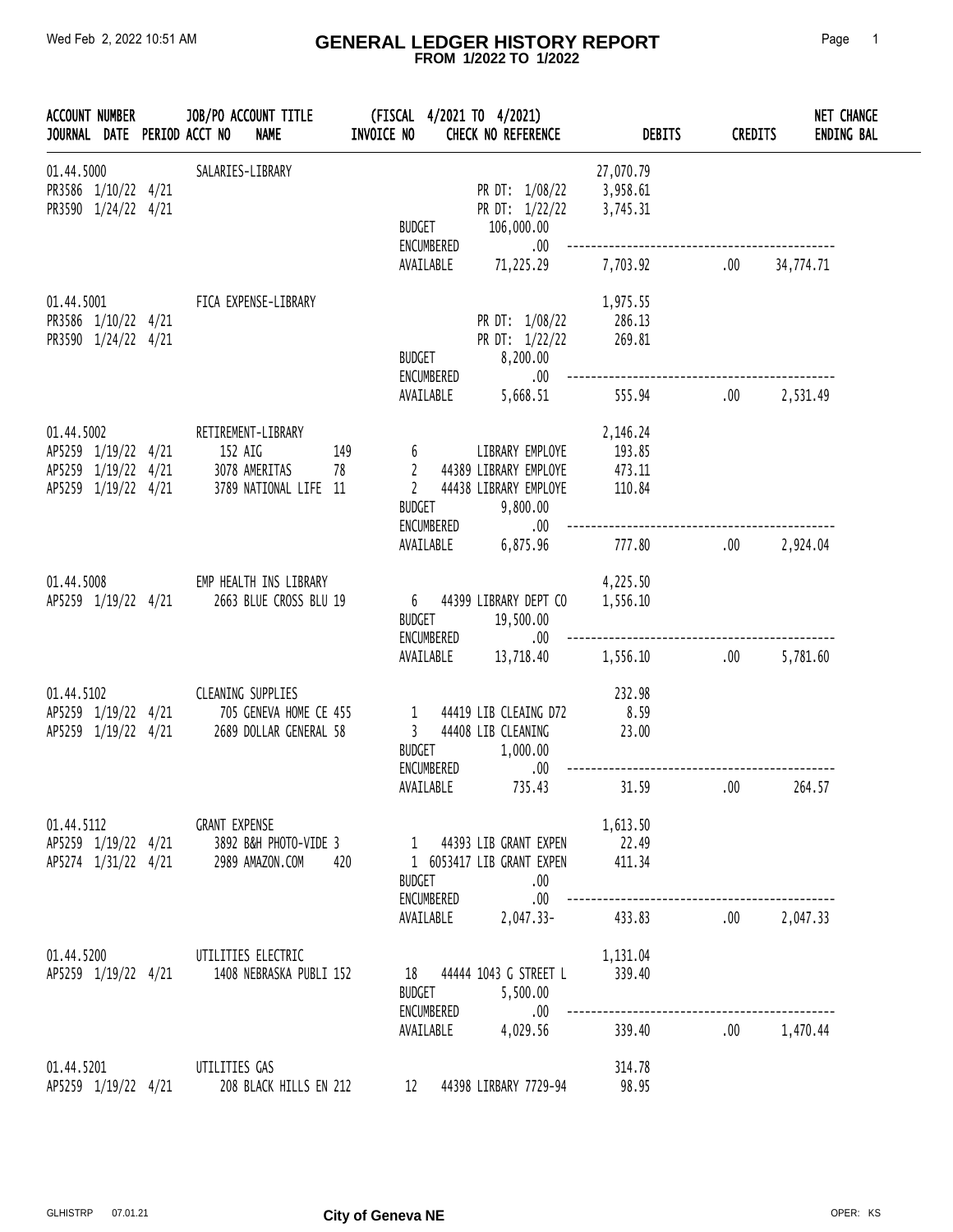#### Wed Feb 2, 2022 10:51 AM **GENERAL LEDGER HISTORY REPORT** Page 2  **FROM 1/2022 TO 1/2022**

|            |  | ACCOUNT NUMBER             JOB/PO ACCOUNT TITLE              (FISCAL   4/2021 TO   4/2021)<br>JOURNAL   DATE   PERIOD ACCT NO      NAME              INVOICE NO      CHECK NO REFERENCE                        DEBITS |                               |                                                                                          |                            | <b>CREDITS</b> | <b>NET CHANGE</b><br><b>ENDING BAL</b> |
|------------|--|-----------------------------------------------------------------------------------------------------------------------------------------------------------------------------------------------------------------------|-------------------------------|------------------------------------------------------------------------------------------|----------------------------|----------------|----------------------------------------|
| 01.44.5201 |  | UTILITIES GAS                                                                                                                                                                                                         |                               | BUDGET 2,000.00<br>ENCUMBERED .00                                                        | 314.78                     |                |                                        |
|            |  |                                                                                                                                                                                                                       |                               | AVAILABLE 1,586.27                                                                       | 98.95                      | .00.           | 413.73                                 |
|            |  | 01.44.5202 UTILITIES PHONE<br>AP5259 1/19/22 4/21 2380 WINDSTREAM 181                                                                                                                                                 |                               | 8 44468 LIRBARY PHONE<br>BUDGET 1,500.00                                                 | 385.32<br>133.81           |                |                                        |
|            |  |                                                                                                                                                                                                                       |                               | ENCUMBERED .00<br>AVAILABLE 980.87                                                       | 133.81                     | .00            | 519.13                                 |
|            |  | 01.44.5203 UTILITIES GARBAGE<br>AP5259 1/19/22 4/21 280 BURTON ENTERPR 309                                                                                                                                            |                               | 3 44401 LIBRARY<br>BUDGET 300.00<br>ENCUMBERED .00                                       | 57.00<br>20.50             |                |                                        |
|            |  |                                                                                                                                                                                                                       |                               | AVAILABLE 222.50                                                                         | 20.50                      | $\sim$ 00      | 77.50                                  |
|            |  | 01.44.5205 UTILITIES INTERNET<br>AP5259 1/19/22 4/21 761 GENEVA BROADBA 267                                                                                                                                           |                               | 4 44416 LIBRARY INTERNE 59.95<br>BUDGET 700.00                                           | 194.01                     |                |                                        |
|            |  |                                                                                                                                                                                                                       |                               | ENCUMBERED .00<br>AVAILABLE 446.04                                                       | 59.95                      | .00            | 253.96                                 |
|            |  | 01.44.5226 REPAIR-MAINT BLDG&STRUCTUR<br>AP5259 1/19/22 4/21 705 GENEVA HOME CE 455<br>AP5274 1/31/22 4/21 2989 AMAZON.COM 420                                                                                        |                               | 8 44419 LIB MAINT BLDG<br>2 6053417 LIB BLDG MAINT<br>BUDGET 20,000.00<br>ENCUMBERED .00 | 21.99<br>9.31<br>108.16    |                |                                        |
|            |  |                                                                                                                                                                                                                       |                               |                                                                                          | AVAILABLE 19,860.54 117.47 | .00            | 139.46                                 |
|            |  | 01.44.5230 MAINT. AGREEMENT ELEV & SPRINK<br>AP5255 1/18/22 4/21 3599 NE STATE FIRE 3                                                                                                                                 | BUDGET 2,000.00<br>ENCUMBERED | 1 6053392 LIB ELEVATOR IN 20.00<br>$.00\,$                                               | 1,055.60                   |                |                                        |
|            |  |                                                                                                                                                                                                                       |                               | AVAILABLE 824.40                                                                         | 120.00                     | .00 1,175.60   |                                        |
|            |  | 01.44.5250 MISCELLANEOUS<br>AP5259 1/19/22 4/21 2831 K-LOG INC 4                                                                                                                                                      | ENCUMBERED                    | 1 44428 LIB MIS SUPPLIE<br>BUDGET 1,000.00<br>$\sim$ 00                                  | .00<br>72.01               |                |                                        |
|            |  |                                                                                                                                                                                                                       |                               | AVAILABLE 927.99                                                                         | 72.01 .00                  |                | 72.01                                  |
|            |  | 01.44.5500 SUPPLIES<br>AP5259 1/19/22 4/21 3026 NE LIBRARY ASS 26                                                                                                                                                     |                               | 1 44439 LIB SUPPLIES<br>BUDGET 2,000.00<br>ENCUMBERED .00                                | 1,066.20<br>25.00          |                |                                        |
|            |  |                                                                                                                                                                                                                       |                               | AVAILABLE 908.80                                                                         |                            |                |                                        |
|            |  | 01.44.5501 OFFICE SUPPLIES<br>AP5259 1/19/22 4/21 705 GENEVA HOME CE 455 2 44419 LIB OFFICE BATT<br>AP5274 1/31/22 4/21 2989 AMAZON.COM 420 3 6053417 LIB OFFICE SUPP                                                 |                               | 3 6053417 LIB OFFICE SUPP 83.80                                                          | 1,955.62<br>9.98           |                |                                        |

 $\overline{\phantom{a}}$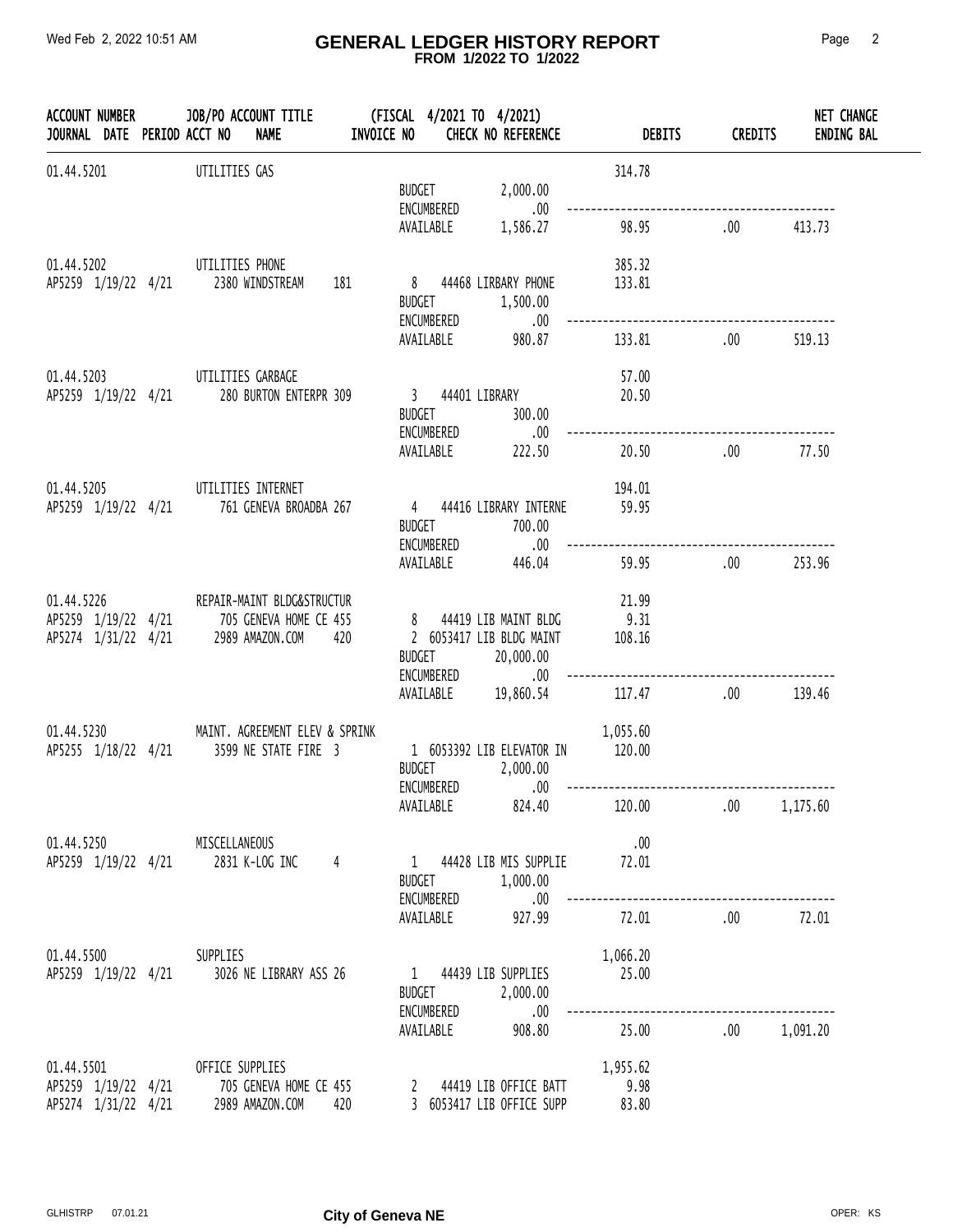#### Wed Feb 2, 2022 10:51 AM **GENERAL LEDGER HISTORY REPORT** Page 3  **FROM 1/2022 TO 1/2022**

| JOURNAL DATE PERIOD ACCT NO | ACCOUNT NUMBER JOB/PO ACCOUNT TITLE<br><b>NAME</b>                                                                                                                                                                                   | <b>INVOICE NO</b> |                             | (FISCAL 4/2021 TO 4/2021)<br><b>CHECK NO REFERENCE</b> | <b>DEBITS</b> | <b>CREDITS</b> | <b>NET CHANGE</b><br><b>ENDING BAL</b> |
|-----------------------------|--------------------------------------------------------------------------------------------------------------------------------------------------------------------------------------------------------------------------------------|-------------------|-----------------------------|--------------------------------------------------------|---------------|----------------|----------------------------------------|
|                             | 01.44.5501 OFFICE SUPPLIES                                                                                                                                                                                                           |                   | <b>BUDGET</b><br>ENCUMBERED | 3,000.00<br>.00                                        | 1,955.62      |                |                                        |
|                             |                                                                                                                                                                                                                                      |                   |                             | AVAILABLE 950.60                                       | 93.78 .00     |                | 2,049.40                               |
|                             | 01.44.5504 SUPPLIES BOOKS                                                                                                                                                                                                            |                   |                             |                                                        | 4,163.90      |                |                                        |
|                             | AP5274 1/31/22 4/21 2989 AMAZON.COM 420 4 6053417 LIB PRINT MATER                                                                                                                                                                    |                   |                             |                                                        | 70.72         |                |                                        |
|                             | AP5274 1/31/22 4/21 3748 BAKER AND TAYL 29 1 6053418 LIB BOOKS                                                                                                                                                                       |                   |                             | BUDGET 15,000.00                                       | 410.29        |                |                                        |
|                             |                                                                                                                                                                                                                                      |                   |                             | - COMBERED 10,355.09<br>AVAILABLE 10,355.09            | 481.01        | .00            | 4,644.91                               |
|                             | 01.44.5505 PROGRAMMING                                                                                                                                                                                                               |                   |                             |                                                        | 908.57        |                |                                        |
|                             | AP5255 1/18/22 4/21 2309 WALMART 619 1 6053391 LIB PROGRAMMING<br>AP5259 1/19/22 4/21 705 GENEVA HOME CE 455 4 44419 LIB PROGRAMMING<br>AP5259 1/19/22 4/21 2689 DOLLAR GENERAL 58 2 44408 LIB PROGRAMMING<br>AP5259 1/19/22 4/21 29 |                   |                             |                                                        | 15.30         |                |                                        |
|                             |                                                                                                                                                                                                                                      |                   |                             |                                                        | 31.84         |                |                                        |
|                             |                                                                                                                                                                                                                                      |                   |                             |                                                        | 7.00          |                |                                        |
|                             |                                                                                                                                                                                                                                      |                   |                             |                                                        | 20.99         |                |                                        |
| AP5259 1/19/22 4/21         | 3507 US CUTTER 6                                                                                                                                                                                                                     |                   |                             | 1 44461 LIB PROGRAMMING                                | 69.98         |                |                                        |
|                             |                                                                                                                                                                                                                                      |                   |                             | BUDGET 2,000.00<br>ENCUMBERED .00                      |               |                |                                        |
|                             |                                                                                                                                                                                                                                      |                   |                             | AVAILABLE 946.32                                       | 145.11        | .00.           | 1,053.68                               |
|                             | 01.44.5506 SUPPLIES (NONPRINT)                                                                                                                                                                                                       |                   |                             |                                                        | 558.68        |                |                                        |
|                             | AP5274 1/31/22 4/21 3748 BAKER AND TAYL 30 1 6053419 LIB NONPRINT MA                                                                                                                                                                 |                   |                             |                                                        | 25.85         |                |                                        |
|                             | AP5274 1/31/22 4/21 2309 WALMART                                                                                                                                                                                                     | 621               |                             | 1 6053436 LIB NON PRINT M                              | 68.40         |                |                                        |
|                             |                                                                                                                                                                                                                                      |                   | BUDGET                      | 2,000.00                                               |               |                |                                        |
|                             |                                                                                                                                                                                                                                      |                   |                             | ENCUMBERED .00 --------<br>AVAILABLE 1,347.07          | 94.25 .00     |                | 652.93                                 |
|                             | REPORT TOTALS                                                                                                                                                                                                                        |                   |                             |                                                        |               |                |                                        |
|                             |                                                                                                                                                                                                                                      |                   |                             |                                                        |               |                |                                        |

TOTAL DEBITS / CREDITS 22,860.42 .00

 $\overline{\phantom{a}}$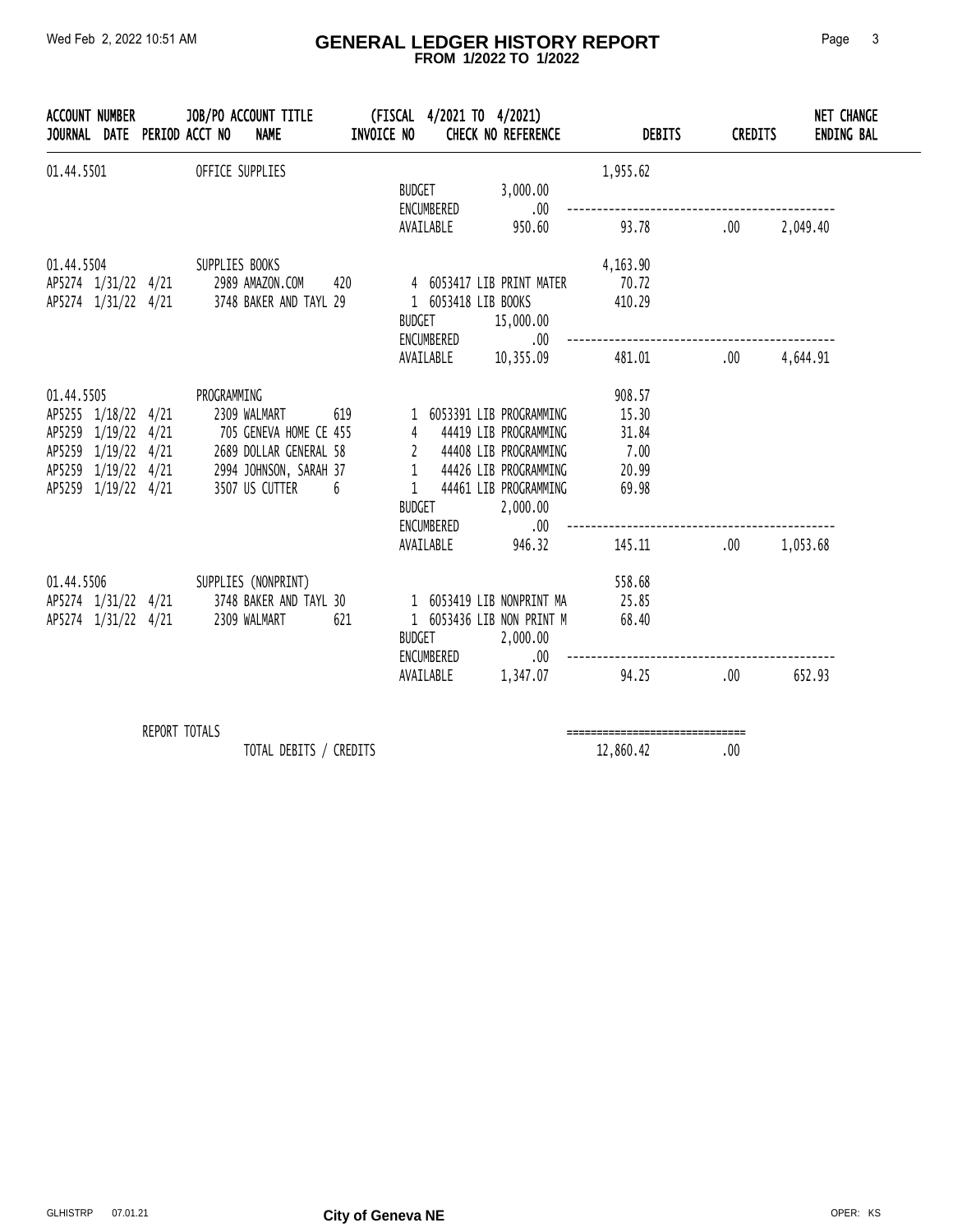# **Geneva Public Library February 2022 Revenue/Expense Report**

| Revenue from January 16, 2022 through February 16, 2022                     | <b>Subtotal</b> | <b>Total</b> |
|-----------------------------------------------------------------------------|-----------------|--------------|
| <b>Faxing fees</b>                                                          | \$21.00         |              |
| Laminating fees                                                             | \$0.00          |              |
| 3D printing fees and donations                                              | \$0.00          |              |
| Vinyl cutter printing fees and donations                                    | \$26.45         |              |
| Laser cutter fees and donations                                             | \$5.00          |              |
| Overdue fines, ILL fees, Replacement costs, etc.                            | \$86.35         |              |
| New Nonresident fee                                                         | \$0.00          |              |
| Renewal Nonresident fee                                                     | \$0.00          |              |
| Renewal Township fee                                                        | \$0.00          |              |
|                                                                             |                 |              |
| <b>General donations</b>                                                    | \$289.31        |              |
| <b>Meeting Room donations</b>                                               | \$325.00        |              |
| <b>Book Sale donations</b>                                                  | \$32.25         |              |
| ThriftBooks income                                                          | \$105.66        |              |
|                                                                             |                 |              |
| Grant revenue                                                               | \$8,088.00      |              |
|                                                                             |                 |              |
| Memorial revenue                                                            | \$320.00        |              |
| <b>Total income</b>                                                         |                 | \$9,299.02   |
|                                                                             |                 |              |
| Expenses from January 16, 2022 through February 15, 2022<br>Invoices to pay | <b>Subtotal</b> | <b>Total</b> |
| 34 Electric (outlets)                                                       | \$271.13        |              |
| Black Hills Energy (Jan invoice)                                            | \$134.76        |              |
| Cengage (Inv 76516034)                                                      | \$44.58         |              |
| Cengage (Inv 76650644)                                                      | \$82.31         |              |
| Cengage (Inv 76850327)                                                      | \$51.30         |              |
| Center Point (Inv 1906722)                                                  | \$24.00         |              |
| Center Point (Inv 1910411)                                                  | \$53.14         |              |
| Dvoracek Memorial Library (half the BookPage subscription)                  | \$195.00        |              |
| Geneva Superfoods                                                           | \$7.54          |              |
| GHC (Kleenex)                                                               | \$5.77          |              |
| Glenwood (Feb invoice)                                                      | \$59.95         |              |
| Kinetic (Jan invoice)                                                       | \$123.68        |              |
| Kingsley (grant funded book drop)                                           | \$6,091.00      |              |
| NPPD (Feb invoice)                                                          |                 |              |
|                                                                             | \$348.54        |              |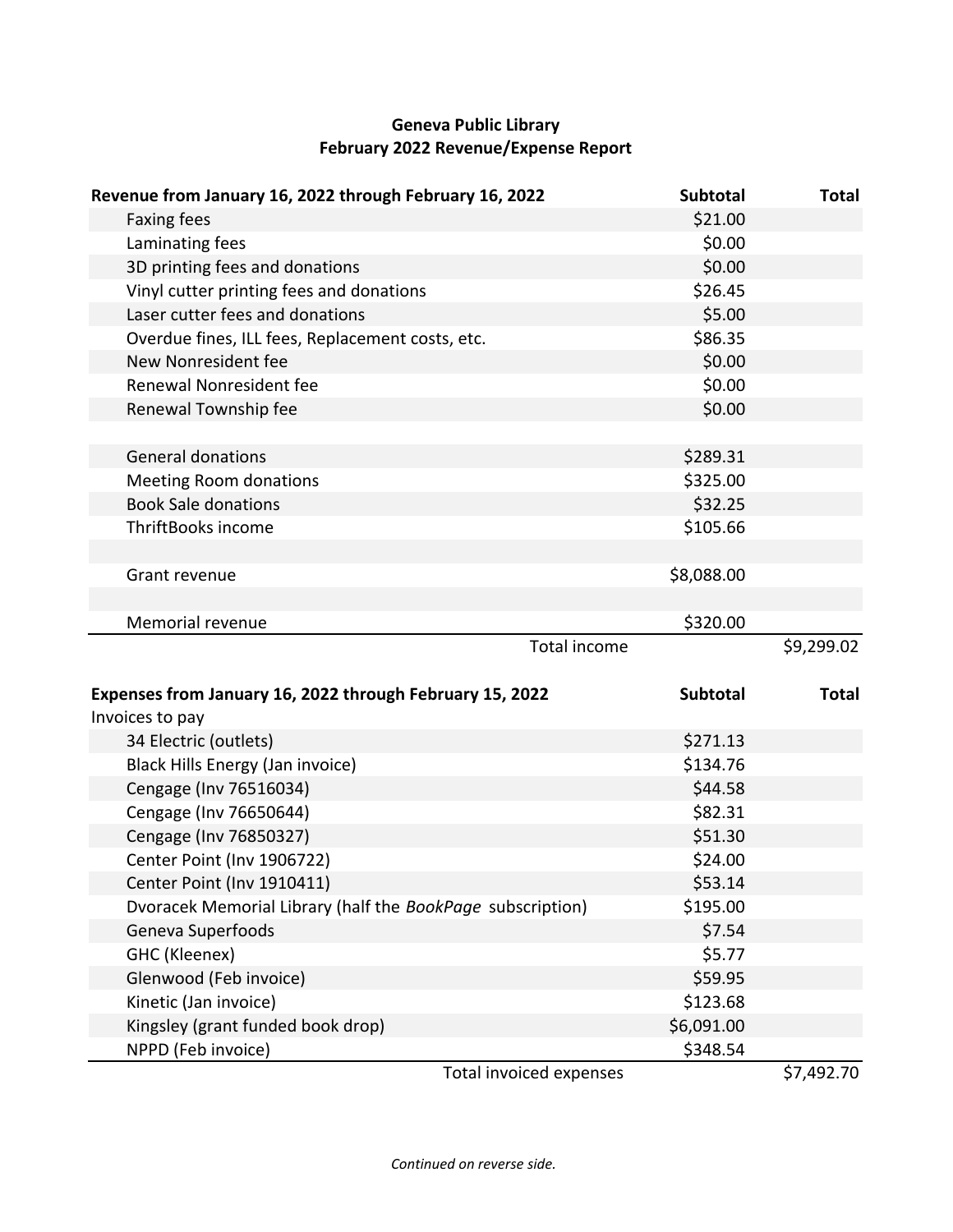## **Geneva Public Library February 2022 Revenue/Expense Report**

| Expenses from January 16, 2022 through February 18, 2022 | <b>Subtotal</b> | <b>Total</b> |
|----------------------------------------------------------|-----------------|--------------|
| <b>Heartland Bank Credit Card</b>                        |                 |              |
| 2022-01-19 USPS                                          | \$3.63          |              |
| 2022-01-27 USPS                                          | \$12.72         |              |
| 2022-02-04 USPS                                          | \$6.03          |              |
| 2022-02-08 USPS                                          | \$10.29         |              |
| 2022-02-09 Nebraska Library Association (Advocacy Day)   | \$35.00         |              |
| 2022-02-10 USPS                                          | \$3.63          |              |
| 2022-02-15 USPS                                          | \$3.03          |              |
| 2022-02-17 USPS                                          | \$16.89         |              |
| 2022-02-18 Amazon                                        | \$839.51        |              |
| 2022-02-18 Baker & Taylor (nonprint)                     | \$22.16         |              |
| 2022-02-18 Baker & Taylor (print)                        | \$654.40        |              |
| Total credit card expenses                               |                 | \$1,607.29   |
| Dollar General Credit Card                               |                 |              |
| 2022-02-14 (peanut butter & chocolate chips)             | \$21.75         |              |
| Total charged expenses                                   |                 | \$21.75      |

As required by Nebraska Statute 51.209, the Geneva Public Library Board requests, with this voucher, the above expenses be paid by the City of Geneva.

| Library Board President | Date |
|-------------------------|------|
| Library Board Secretary | Date |

Date filed with the City Clerk/Treasurer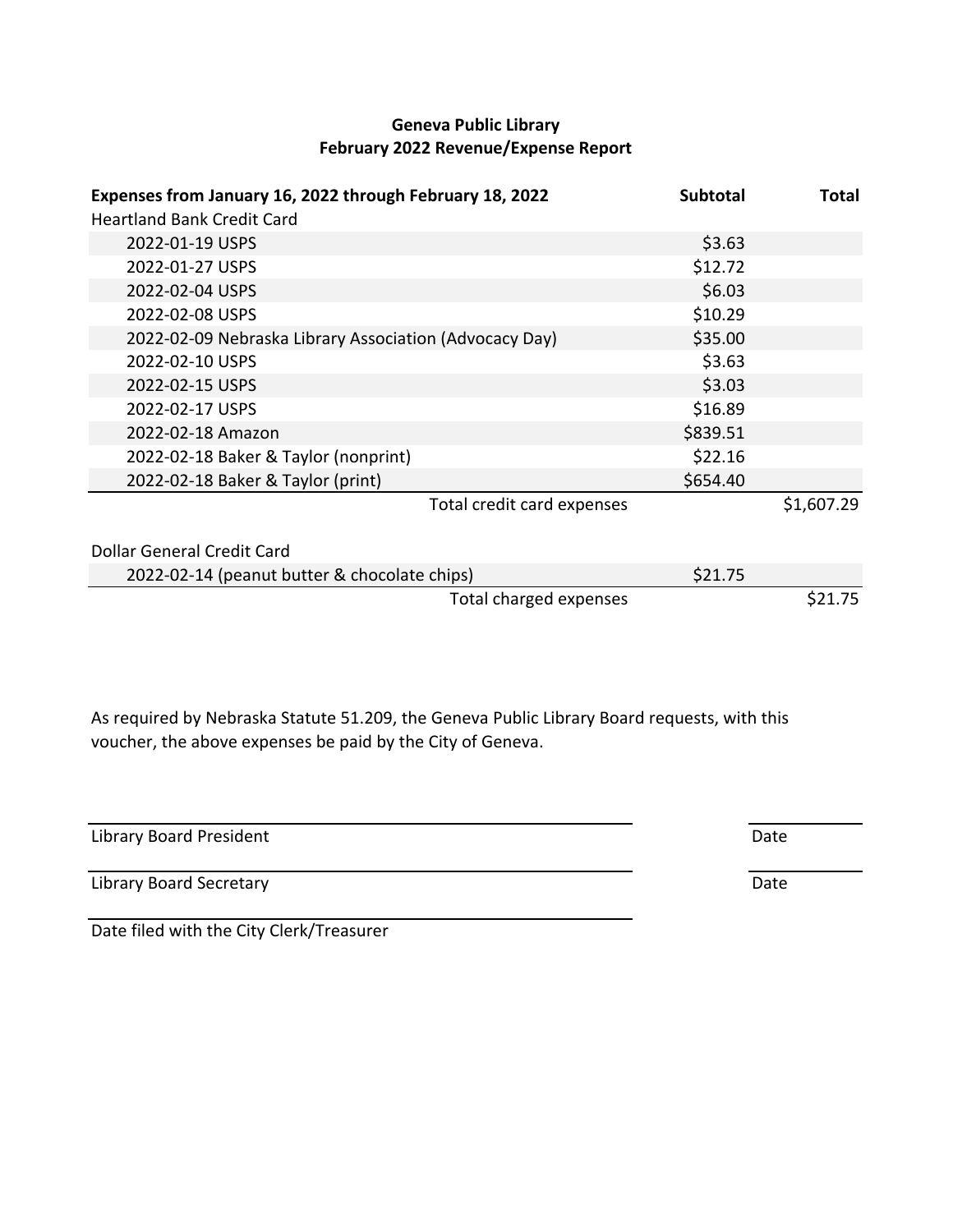# **Geneva Public Library January 16, 2021 through February 15, 2022**

|                            | <b>Added</b>    | Priysical Holdings & Circulation Report<br><b>Deleted</b> | Total # of      | $%$ of          | <b>Checkouts</b> |
|----------------------------|-----------------|-----------------------------------------------------------|-----------------|-----------------|------------------|
| <b>Material Type</b>       | <b>Holdings</b> | <b>Holdings</b>                                           | <b>Holdings</b> | <b>Holdings</b> | this Period      |
| Unassigned                 |                 |                                                           |                 |                 |                  |
| <b>Adult Fiction</b>       | 46              | $\mathbf{1}$                                              | 6,329           | 26.90%          | 359              |
| <b>Adult Nonfiction</b>    | 18              |                                                           | 2,204           | 9.37%           | 79               |
| <b>Christian Fiction</b>   | 16              | $\overline{2}$                                            | 1,361           | 5.79%           | 111              |
| Biography                  | $\overline{2}$  |                                                           | 418             | 1.78%           | $9\,$            |
| Audiobooks                 | $\overline{2}$  |                                                           | 791             | 3.36%           | 8                |
| <b>DVD</b>                 | $\overline{7}$  | $\mathbf{1}$                                              | 3,884           | 16.51%          | 203              |
| <b>Serial Publication</b>  | 8               | 1                                                         | 874             | 3.72%           | 26               |
| Music (CD)                 |                 |                                                           | 25              | 0.11%           | $\overline{2}$   |
| <b>YA Fiction</b>          | $\mathbf{1}$    |                                                           | 581             | 2.47%           | 45               |
| <b>YA Nonfiction</b>       |                 |                                                           | 8               | 0.03%           |                  |
| YA Graphic Novels          |                 |                                                           | 17              | 0.07%           | $\mathbf{1}$     |
| YA Audiobooks              |                 |                                                           | 9               | 0.04%           |                  |
| <b>Juv Fiction</b>         | 6               |                                                           | 2,021           | 8.59%           | 135              |
| <b>Juv Nonfiction</b>      |                 |                                                           | 1,146           | 4.87%           | 77               |
| Juv Biography              |                 |                                                           | 100             | 0.43%           | $\mathbf{1}$     |
| Juv Graphic Novel          | 1               |                                                           | 133             | 0.57%           | 73               |
| <b>Juv Audiobooks</b>      |                 |                                                           | 35              | 0.15%           | 5                |
| <b>First Readers</b>       |                 |                                                           | 371             | 1.58%           | 59               |
| Easy                       | 22              |                                                           | 1,924           | 8.18%           | 182              |
| <b>Board Books</b>         |                 | $\mathbf{1}$                                              | 120             | 0.51%           | 40               |
| <b>Cake Pans</b>           |                 |                                                           | 89              | 0.38%           |                  |
| <b>Rotating Collection</b> |                 |                                                           | 13              | 0.06%           | 52               |
| <b>Puzzles</b>             |                 |                                                           | $\mathbf 0$     | 0.00%           |                  |
| Kits                       |                 |                                                           | 32              | 0.14%           | 6                |
| Yearbooks                  |                 |                                                           | 112             | 0.48%           |                  |
| Genealogy                  |                 |                                                           | 878             | 3.73%           |                  |
| Keys/Equipment             |                 |                                                           | 22              | 0.09%           | 12               |
| <b>Use Records</b>         |                 |                                                           | 26              | 0.11%           | 204              |
| Library of Things          |                 |                                                           | 3               | 0.01%           |                  |
| Total                      | 129             | 6                                                         | 23,526          | 100%            | 1,689            |
| compared to last month     | 40%             | $-90%$                                                    | 1%              |                 | 12%              |
| compared to last year      | $-54%$          | $-97%$                                                    | 3%              |                 | 18%              |

## **Physical Holdings & Circulation Report**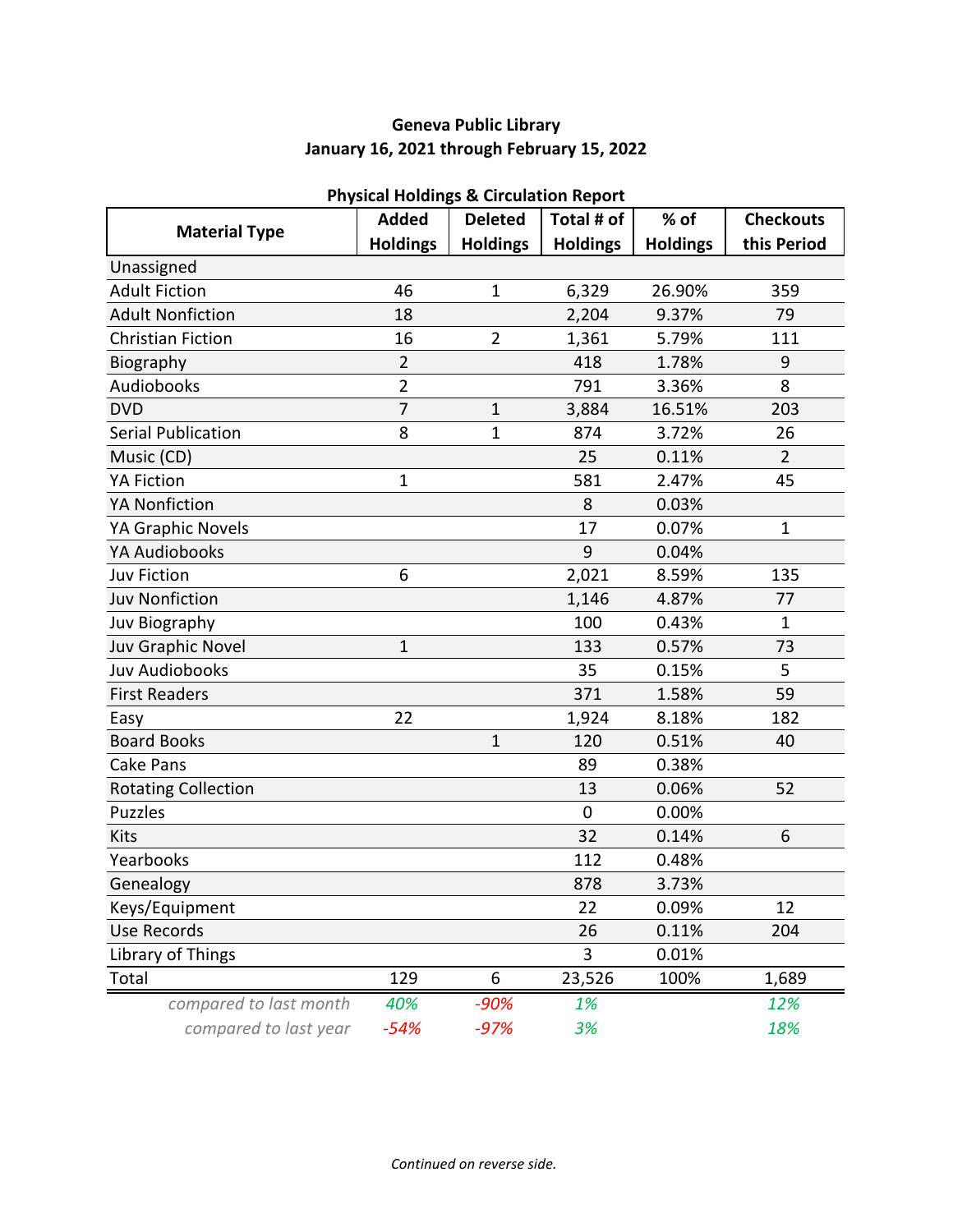# **Geneva Public Library January 16, 2021 through February 15, 2022**

## **OverDrive Holdings & Circulation Report**

|                      |  | Total # of    | $%$ of        | <b>Checkouts</b> |
|----------------------|--|---------------|---------------|------------------|
| <b>Material Type</b> |  | <b>Titles</b> | <b>Titles</b> | this Period      |
| ebooks               |  | 36,056        | 59%           | 276              |
| audiobooks           |  | 20,505        | 34%           | 183              |
| magazines            |  | 3,902         | 6%            | 13               |
| videos               |  | 355           | 0.6%          | 0                |
| Total                |  | 60,818        | 100%          | 472              |

| ebook checkouts compared to last month     | 1%        |
|--------------------------------------------|-----------|
| audiobook checkouts compared to last month | no change |
| magazine checkouts compared to last month  | $-19%$    |
| video checkouts compared to last month     | no change |
| ebook checkouts compared to last year      | $-29%$    |
| audiobook checkouts compared to last year  | $-13%$    |

*magazine checkouts compared to last year n/a*

*video checkouts compared to last year n/a*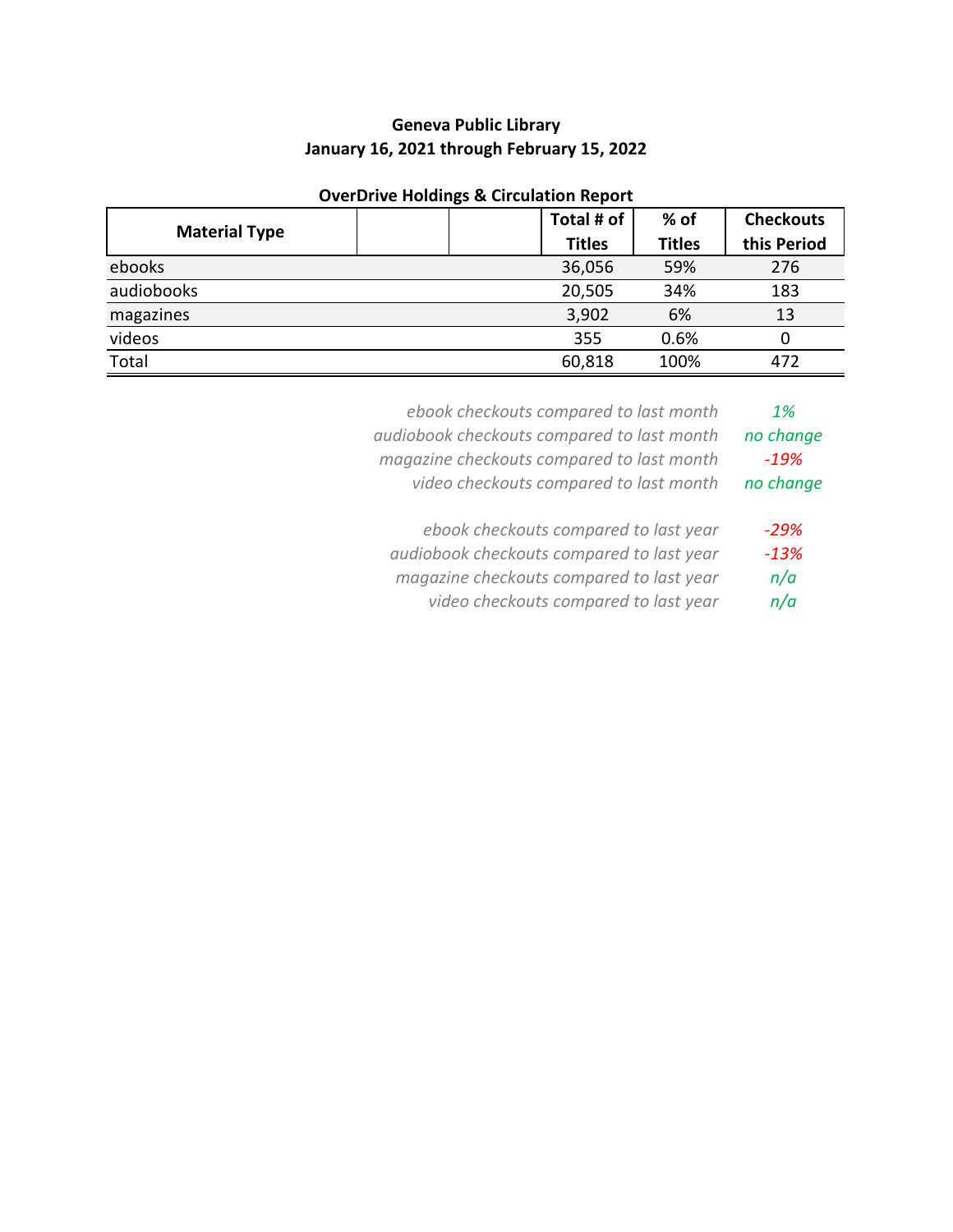## **Geneva Public Library Librarian's Report February 2022**

#### **Library Status**

The average traffic counts are as follows:

|                       | Average daily # of<br>patrons through<br>the door | Average daily # of<br>computer users | Average daily # of<br>patrons calling,<br>texting, or emailing |
|-----------------------|---------------------------------------------------|--------------------------------------|----------------------------------------------------------------|
| <b>March 2021</b>     | 33                                                | 8                                    | 5                                                              |
| April 2021            | 32                                                | 7                                    | 4                                                              |
| May 2021              | 35                                                | 9                                    | 5                                                              |
| June 2021             | 48                                                | 11                                   | 4                                                              |
| <b>July 2021</b>      | 50                                                | 13                                   | 6                                                              |
| August 2021           | 46                                                | 14                                   | 4                                                              |
| September 2021        | 45                                                | 11                                   | 5                                                              |
| October 2021          | 42                                                | 14                                   | 4                                                              |
| November 2021         | 42                                                | 10                                   | 5                                                              |
| December 2021         | 41                                                | 11                                   | 6                                                              |
| January 2022          | 35                                                | 7                                    | 5                                                              |
| February 2022 to date | 35                                                | 9                                    | 5                                                              |

#### **Grants**

The Library Improvement Grant for \$6,388 to purchase a curb-side book return system is coming closer to completion. Letters were sent to all neighboring residences and businesses on February 11 to advise them of the potential increase in alley traffic with the expected installation of the book drop. The book drop arrived on February 14. At that time, we learned the two bollards we ordered with the book drop were being drop shipped from a different vendor. We have no tracking information or expected arrival date for these. Once they arrive, the book drop can be installed. The City will also be installing a stop sign on the light pole on the east end of the alley.

The Youth Grant for Excellence for \$1,700 has a book purchase to be finalized, and then to host some sort of open house or event to raise awareness of these new items, for the grant to be completed.

The formula-based, ARPA-funded, non-competitive grant for \$4,324 was used to purchase a new cabinet system behind the circulation desk. While this has been ordered, the expected arrival time is early April.

The balance of our USDA Community Facilities grant should be \$3,881. On February10, final invoices totaling \$1.907.12 were submitted to be paid out of the grant but no response has been received. I will be following up on this before March 1.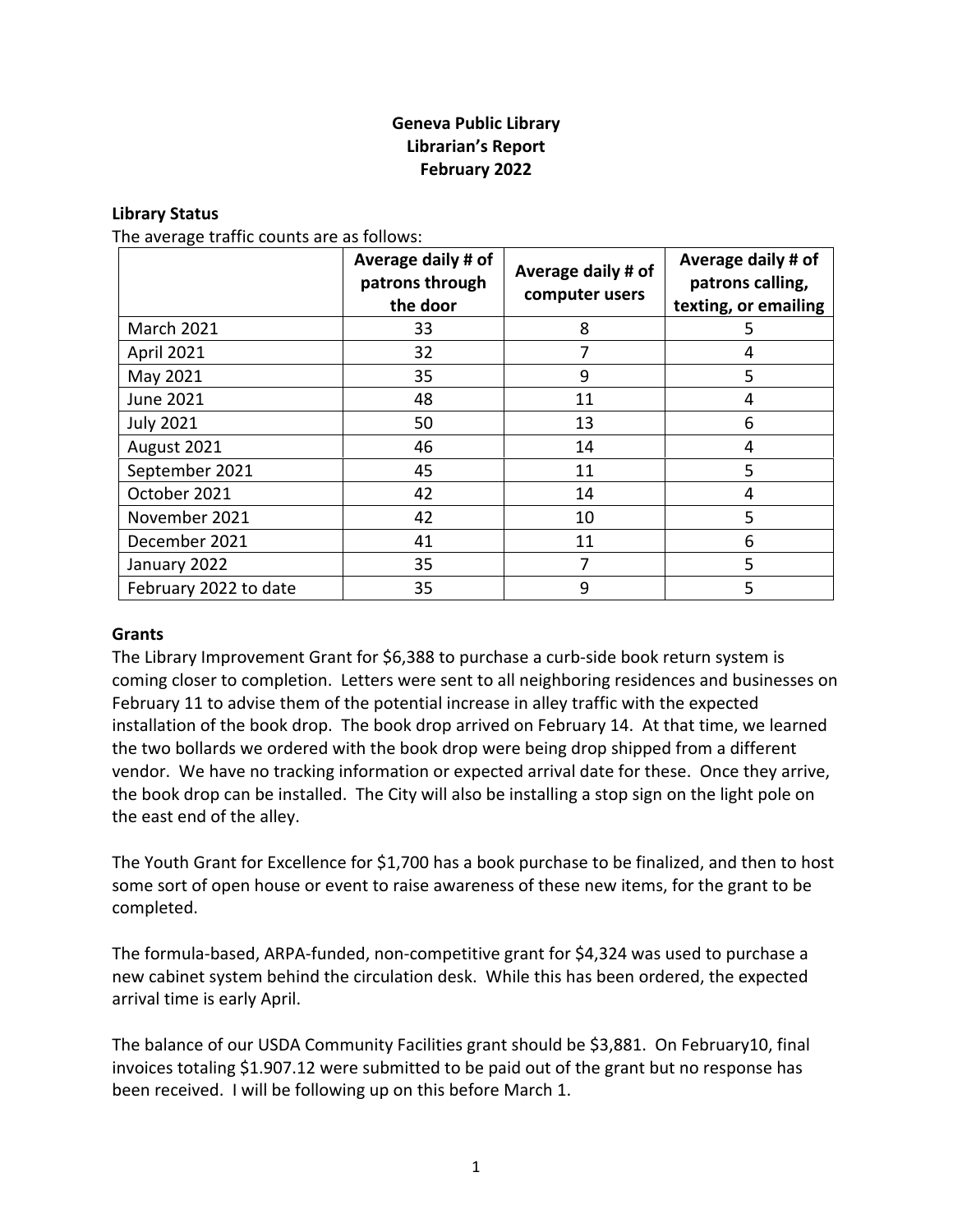## **Programming**

The Teen Activities Group (T.A.G.) attendance has fluctuated quite a lot. The January event featured Ozobot coding and using the Laser Cutter, making chocolate chip energy balls, and hide and seek.

| Oct 18, 2021 | 11 attendees, 2 staff |
|--------------|-----------------------|
| Nov 15, 2021 | 11 attendees, 2 staff |
| Dec 20, 2021 | 5 attendees, 2 staff  |
| Jan 14, 2022 | 13 attendees, 2 staff |

LEGO® Night attendance:

| Oct 28, 2021                       | 29 attendees, 1 staff     |  |  |  |
|------------------------------------|---------------------------|--|--|--|
| Nov (no event due to Thanksgiving) |                           |  |  |  |
| Dec 23, 2021                       | only 3 attendees, 1 staff |  |  |  |
| Jan 27, 2022                       | 7 attendees, 1 staff      |  |  |  |

There have been half a dozen people learn how to use the laser cutter and a half dozen youth who have been using the 3D printer.

The Fillmore County Hospital's Integrated Health Services department and their Senior Connections programming are planning a multi-generational Game Day/Evening on Wednesday, March 9, from 3:00 to 6:00 p.m., were we would like to get people of all ages together to play board, card, and dice games, with refreshments available. Hopefully, we can get some families to attend as well!



We were very slow in getting information out on Smartphone and new Tablet Classes. We have Basic Smartphone sessions scheduled each day February 22-24, and trying a new "open forum" for people to come ask any questions they have about their smartphone throughout the day on February 25. We also are trying a new Tablet "open forum" throughout the day on February 28, March 1, and March 4.